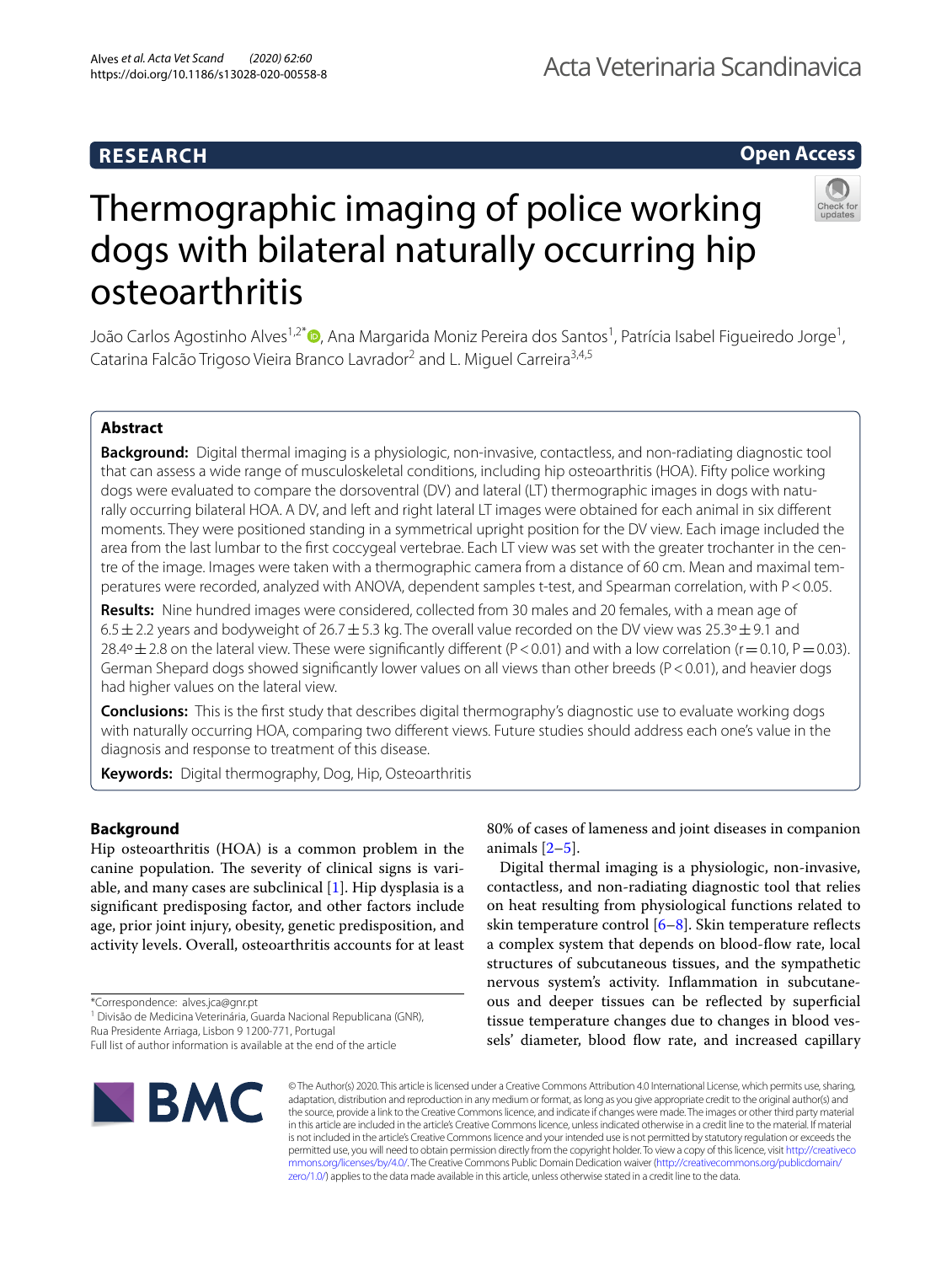permeability [\[9](#page-5-5), [10\]](#page-5-6). Digital thermal imaging can be used to assess a wide range of musculoskeletal conditions, including OA, by identifying tissue's temperature changes. It is also useful to monitor rehabilitation progress, and, unlike other medical modalities, it is not related to morphology [\[7,](#page-5-7) [11,](#page-5-8) [12](#page-5-9)]. A  $180 \times 180$  pixel resolution has been deemed enough to provide reliable results for medical uses, but a higher resolution  $(320 \times 240)$ means smaller changes can be detected [\[13](#page-5-10)]. It has been described as useful in several species, from humans to horses and cats, but its clinical utility has rarely been studied in companion animals  $[7, 13-15]$  $[7, 13-15]$  $[7, 13-15]$  $[7, 13-15]$ . By correlating changes in temperature patterns with various diseases, degenerative, or injury processes, digital thermography can provide a reproducible diagnostic tool, particularly in early disease phases  $[16–18]$  $[16–18]$  $[16–18]$  $[16–18]$ . Canine thermal imaging has been documented recently [\[11](#page-5-8)], with a growing interest refected in an increase in the number of studies assessing thermography use. These reports present this diagnostics modality to evaluate a wide range of pathologies in diferent joints and the inter-vertebral disc. Type and coat colour are variables that must be taken considered, as its infuence on the evaluation results has been documented [[12,](#page-5-9) [13,](#page-5-10) [19](#page-5-14)[–23](#page-5-15)].

## **Methods**

This study aimed to compare a dorsoventral (DV) and a lateral (LT) thermography image views of police working dogs presenting with HOA. We hypothesize that both views present similar results. The study protocol was approved by the ethical review committee of the University of Évora (Órgão Responsável pelo Bemestar dos Animais da Universidade de Évora, approval nº GD/32,055/2018/P1, September 25th, 2018). Written, informed consent was obtained from the institution responsible for the dogs (Guarda Nacional Republicana, Portuguese Gendarmerie). The sample comprised 50 active police working dogs with naturally occurring bilateral HOA, signaled from the population of police working dogs of the Guarda Nacional Republicana. These animals were submitted to treatment for HOA and to be included in the study, they should have a bodyweight≥15 kg, be over 2 years, and on no medication or nutritional supplements for six weeks or more. The study was conducted over 180 days, with images collected on days 0, 8, 15, 30, 90, and 180. On each day, three images were taken sequentially from each animal: a dorsoventral view, a right lateral view, and a left lateral view. All images were obtained with a FLIR ThermaCAM  $\mathrm{E25}^{\circledast}$  camera.

Before the images were obtained, dogs were allowed to walk calmly around a room with a steady temperature, set at 21 ºC, to adjust to room temperature for 30 min. For the dorsoventral view, animals were positioned standing in an upright position, as symmetrically as possible. If needed, the trainer could help place the dog by holding the dog under the abdomen but without touching the dog's torso. Each thermographic image included the area from the last lumbar vertebra to the frst coccygeal vertebra at a minimum at a distance of 60 cm (Fig. [1\)](#page-1-0). This procedure has been previously described, with high repeatability between observers and cameras [\[14](#page-5-16)]. Each lateral view was set with the greater trochanter in the centre, also at a distance of 60 cm. The range of temperature was set at 15–40°C and emissivity at 0.98.

Data from the thermographic images was analyzed with the free software Tools (FLIR Systems, Inc), and the Rainbow HC collor pallet was used. Both hips' mean temperatures on the two views were evaluated by placing temperature boxes of equal size on the anatomical area of the hip joint (Fig.  $2$ ). The maximal temperature within the box was also registered since the goal was to record signs of infammation, a hallmark of OA. Normality was assessed with a Shapiro–Wilk test, and mean values obtained on the dorsoventral view were compared with those obtained on the lateral view with ANOVA, followed by an LSD post-hoc test. The same procedure was conducted for maximal temperatures. Temperature values were compared by age, sex, breed, and body weight using a paired samples t-test. For weight, cut-off values of 20, 25, 30, and 35 kg were evaluated. Correlations were assessed with the Pearson correlation coefficient. All results were analyzed with IBM SPSS Statistics version 20, and a signifcance level of  $P < 0.05$  was set.



<span id="page-1-0"></span>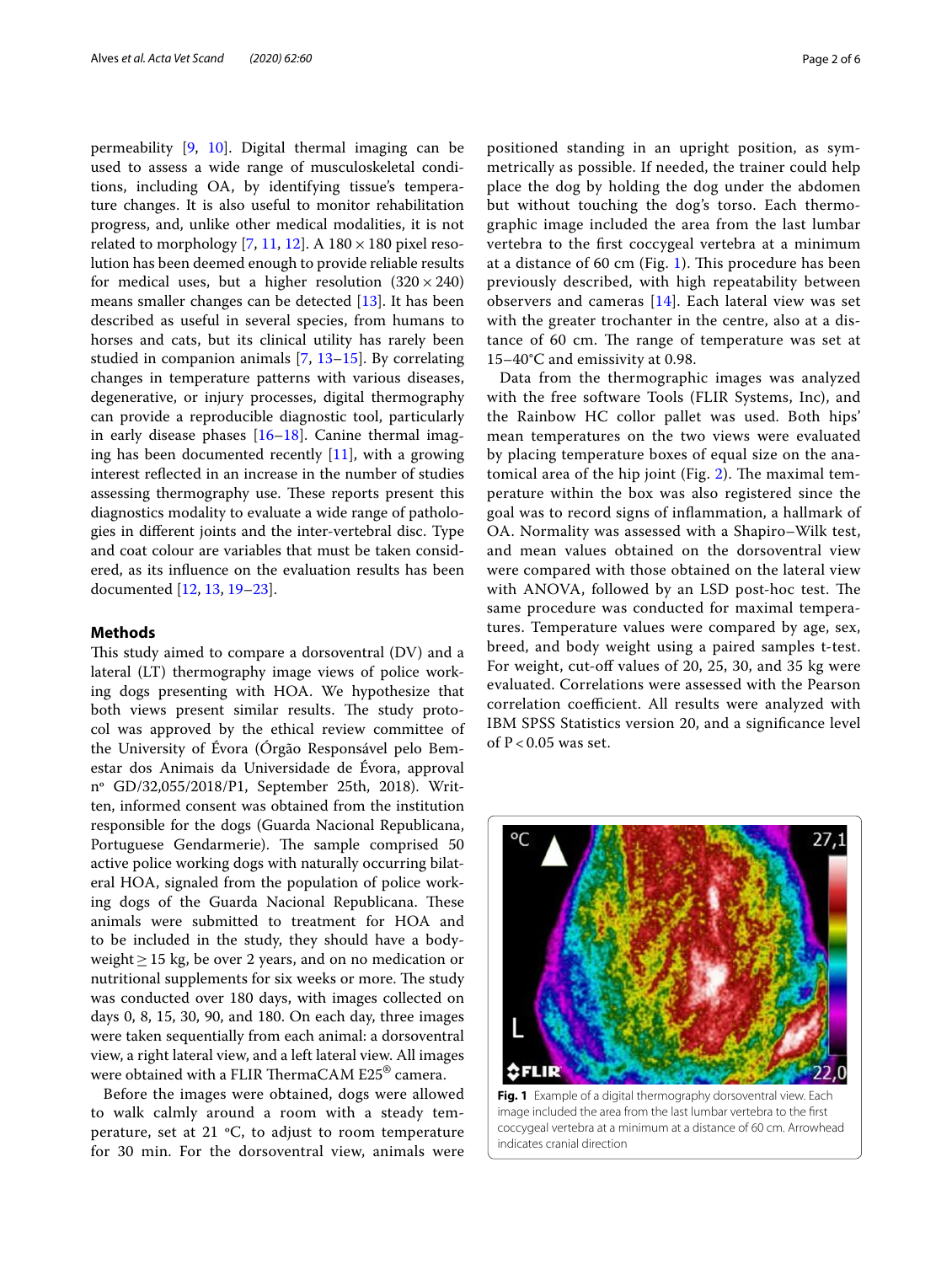

## <span id="page-2-0"></span>**Results**

The sample included 50 police working, and four breeds were represented: German Shepherd dogs (GSD,  $n=17$ ), Belgian Malinois Shepherd dogs (BM, n=15), Labrador Retriever (LR,  $n=10$ ), and Dutch Shepherd dog (DSD,  $n=8$ ). Thirty were males and 20 females, with a mean age of  $6.5 \pm 2.2$  years and bodyweight of  $26.7 \pm 5.3$  kg. Each joint was considered a sample unit and evaluated individually, and classified as mild  $(n=70)$ , moderate (20), and severe (10) according to the Orthopedic Foundation for Animals scoring  $[24]$  $[24]$ . Three images were obtained from each animal in six diferent evaluation moments, amounting to 900 images. Mean and maximal values of overall body weight and age, by breed and sex, are pre-sented in Table [1](#page-2-1). Mean and maximal values of overall, left, and right pelvic limbs thermography values on the DV and LT views, by breed and sex, are presented in Table [2](#page-3-0).

<span id="page-2-1"></span>

|  |  | Table 1 Mean and maximal values ( $\pm$ standard deviation) |  |
|--|--|-------------------------------------------------------------|--|
|  |  | of overall body weight and age by breed and sex             |  |

|                               | Bodyweight (kg,<br>$mean \pm SD$ | Age (yrs,<br>$mean \pm SD$ |
|-------------------------------|----------------------------------|----------------------------|
| Overall                       | $76.7 + 5.3$                     | $6.5 + 2.2$                |
| German Shepherd dog           | $79.9 + 6.4$                     | $5.7 + 1.8$                |
| Belgian Malinois Shepherd dog | $27.5 + 4.1$                     | $5.3 + 1.4$                |
| Labrador Retriever            | $74.3 + 7.5$                     | $8.7 + 2.5$                |
| Dutch Shepherd dog            | $27.5 + 4.1$                     | $5.3 + 1.4$                |
| Male                          | $79.3 + 5.4$                     | $6.2 + 2.4$                |
| Female                        | $23.5 + 2.8$                     | $6.9 + 2.5$                |

Overall mean values observed in the DV and LT views were significantly different  $(P<0.01)$ , and so were maximal values  $(P < 0.01)$ . Mean and maximal values showed low correlations ( $r=0.10$ ,  $P=0.03$  and  $r=0.15$ , P<0.01, respectively). Comparing mean and maximal temperatures by individual pelvic limb, signifcant differences were observed on the left hip on the DV and LT views  $(P < 0.01)$ . The same was true for the right hip  $(P<0.01)$ . Still, a correlation was found between left hip mean values on DV and LT views ( $r=0.43$ ,  $P<0.01$ ), left hip's maximal values on DV and lateral views  $(r=0.16,$ P<0.01), and right hip maximal values on DV and LT views ( $r = 0.14$ ,  $P = 0.02$ ).

When comparing male and female dogs, signifcant differences were observed for mean values of the left and right hips on the LT view (P<0.01 and P=0.03, respectively). When animals were grouped by body weight, with the cut-off set at 20 kg, significant differences were observed on the left hip maximal value on the DV view  $(P=0.04)$ , on the mean and maximal values of the left hip on the LT view ( $P < 0.01$  for both), and on the mean and maximal values of the right hip on the LT view  $(P<0.01$ and  $P = 0.03$ , respectively). Similar results were observed with the cut-off set at 25 kg, 30 kg, and 35 kg, with signifcant diferences observed on the mean and maximal values of the left hip on the LT view  $(P < 0.01$  for both) and on the mean and maximal values of the right hip on the LT view ( $P < 0.01$  for both). Bodyweight showed a correlation with mean and maximal values recorded on the left LT view (r = −0.34, P < 0.01 and r = −0.30, P < 0.01, respectively), and on the right LT view  $(r=-0.30,$ P<0.01 and  $r = -0.23$ , P<0.01, respectively).

Comparing animals by breed, mean and maximal values for the left hip on the DV view was signifcantly different for GSD and BM than all other breeds  $(P < 0.01)$ . No diferences were observed between RL and DSD. A similar trend was observed on the LT for mean values, with signifcant diferences observed between all breeds  $(P<0.01)$ , except DSD and RL and BM. For maximal values, GSD registered diferent values compared to all other breeds ( $P < 0.01$ ). For the right hip on the DV view, no signifcant diferences were observed between breeds. For the maximal value, signifcant diferences were observed between GSD and all other breeds  $(P<0.01)$ , and BM and RL ( $P=0.02$ ). On the lateral view, GSD's mean values were again signifcantly diferent from other breeds  $(P=0.01)$ . Differences were also observed between BM and RL ( $P < 0.01$ ) and RL and DSD ( $P = 0.03$ ). For maximal values, GSD registered diferent values compared to all other breeds ( $P < 0.01$ ).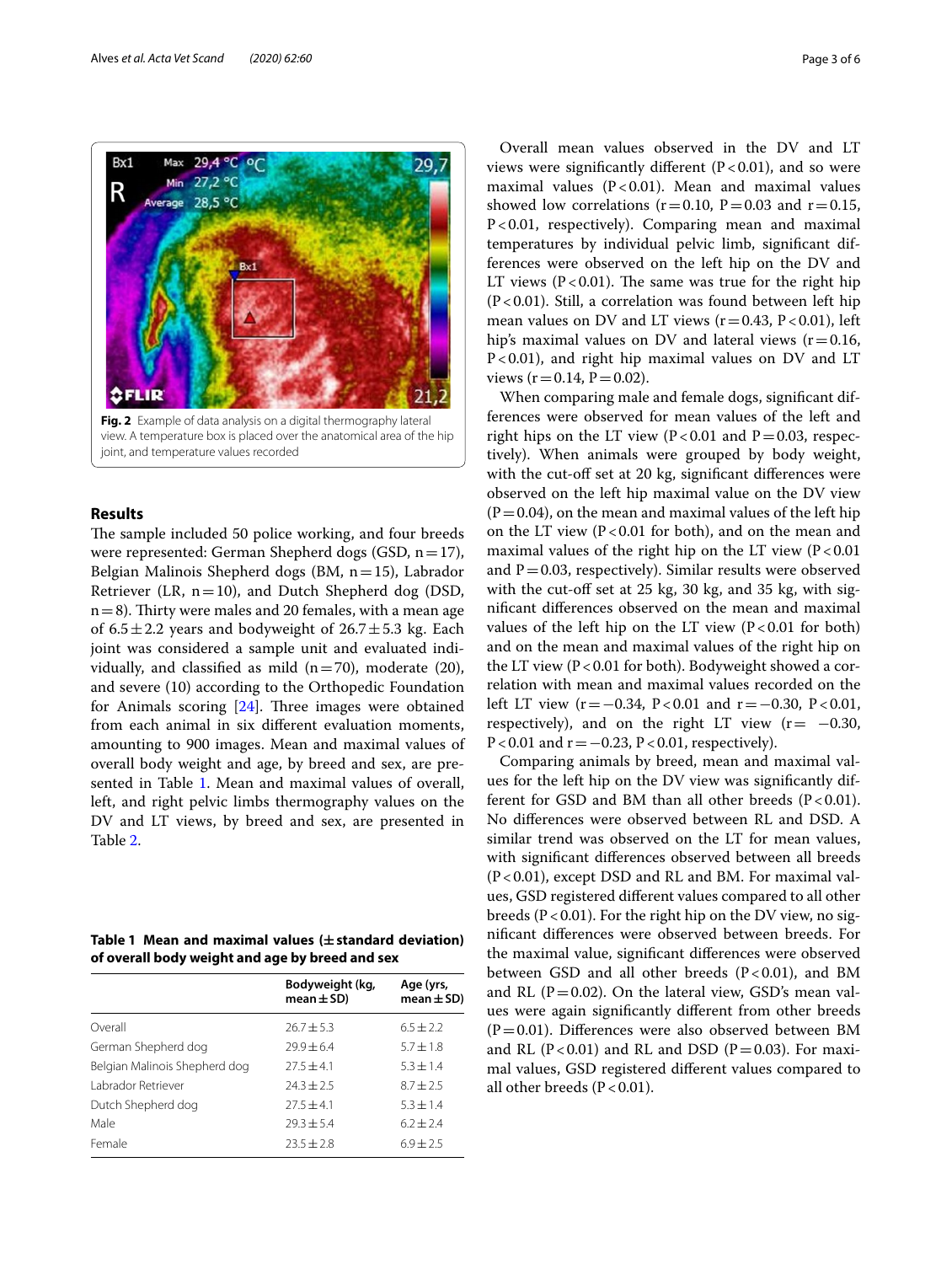| Table 2 Mean and maximal ( $\pm$ standard deviation) values of overall, left, and right pelvic limbs thermography values on the DV and LT views by breed and sex |                |                                  |                |                |                |                |                |                           |                |                |                |                |
|------------------------------------------------------------------------------------------------------------------------------------------------------------------|----------------|----------------------------------|----------------|----------------|----------------|----------------|----------------|---------------------------|----------------|----------------|----------------|----------------|
|                                                                                                                                                                  |                | Dorsoventral view (°, mean ± SD) |                |                |                |                |                | Lateral view (°, mean±SD) |                |                |                |                |
|                                                                                                                                                                  | Overall        | Overall max                      | Left           | Left max       | Right          | Right max      | Overall        | Overall max               | Left           | Left max       | Right          | Right max      |
| Overall                                                                                                                                                          |                | $25.3 \pm 9.1$ $26.3 \pm 1.9$    | 24.9±1.9       | $26.3 \pm 1.9$ | $25.6 \pm 1.2$ | $26.2 \pm 2.0$ | $28.4 \pm 2.8$ | $31.9 \pm 3.1$            | 28.7±2.9       | $31.9 + 3.2$   | $29.0 \pm 2.8$ | $32.1 \pm 2.9$ |
| German Shepherd dog                                                                                                                                              | 24.1±1.9       | $25.3 \pm 1.8$                   | $24.1 \pm 1.8$ | $25.3 \pm 1.8$ | $24.0 \pm 1.9$ | $25.3 \pm 1.8$ | $27.1 \pm 2.6$ | $30.8 \pm 3.4$            | $26.7 \pm 2.5$ | $30.6 \pm 3.6$ | $27.4 \pm 2.6$ | $31.1 \pm 3.1$ |
| Belgian Malinois Shepherd dog                                                                                                                                    | 26.0±2.0       | 26.4±1.9                         | 24.8 ± 1.8     | $26.4 \pm 1.9$ | $27.2 \pm 2.3$ | $26.4 \pm 1.9$ | 29.1 ± 2.6     | $32.3 \pm 3.0$            | $28.9 \pm 2.6$ | $32.2 \pm 3.0$ | $29.2 \pm 2.6$ | $32.4 \pm 2.9$ |
| abrador Retriever                                                                                                                                                | $25.8 \pm 1.7$ | $27.1 \pm 1.7$                   | 25.8±1.6       | $27.1 \pm 1.6$ | $25.8 \pm 1.7$ | $27.1 \pm 1.7$ | $30.7 \pm 2.4$ | $32.7 \pm 2.7$            | $30.6 \pm 2.4$ | $32.6 \pm 2.7$ | $30.8 \pm 2.4$ | $32.9 + 2.7$   |
| Dutch Shepherd dog                                                                                                                                               | $25.7 \pm 2.1$ | $26.9 \pm 2.1$                   | $25.7 \pm 2.0$ | $26.9 \pm 2.1$ | $25.7 \pm 2.1$ | $26.9 \pm 2.1$ | 29.7±2.4       | $32.7 \pm 2.7$            | $29.7 \pm 2.3$ | $32.7 \pm 2.7$ | 29.6±2.5       | $32.6 \pm 2.7$ |
| vlale                                                                                                                                                            | $24.9 \pm 2.1$ | $26.1 \pm 2.1$                   | 24.8±2.1       | $26.1 \pm 2.1$ | $24.7 \pm 2.1$ | $26.1 \pm 2.1$ | 28.6±2.9       | $31.8 + 3.2$              | 28.4±2.9       | $31.7 + 3.3$   | 28.7±2.9       | $31.9 \pm 3.1$ |
| Female                                                                                                                                                           | 25.6±1.9       | $26.5 \pm 1.9$                   | $25.1 \pm 1.8$ | $26.5 \pm 1.8$ | 26.9±1.9       | $26.5 \pm 1.9$ | $29.4 \pm 2.7$ | $32.3 \pm 3.0$            | $29.3 \pm 2.7$ | $32.1 \pm 3.1$ | $29.4 \pm 2.7$ | $32.4 \pm 2.9$ |
|                                                                                                                                                                  |                |                                  |                |                |                |                |                |                           |                |                |                |                |

<span id="page-3-0"></span>

| ֚֬֕                                                                                     |  |
|-----------------------------------------------------------------------------------------|--|
|                                                                                         |  |
|                                                                                         |  |
|                                                                                         |  |
| Wand LT views b                                                                         |  |
|                                                                                         |  |
|                                                                                         |  |
|                                                                                         |  |
|                                                                                         |  |
|                                                                                         |  |
| i                                                                                       |  |
|                                                                                         |  |
|                                                                                         |  |
|                                                                                         |  |
|                                                                                         |  |
|                                                                                         |  |
| I                                                                                       |  |
| j                                                                                       |  |
| :                                                                                       |  |
|                                                                                         |  |
| å                                                                                       |  |
|                                                                                         |  |
| i<br>Lies                                                                               |  |
|                                                                                         |  |
|                                                                                         |  |
| i                                                                                       |  |
| j                                                                                       |  |
|                                                                                         |  |
|                                                                                         |  |
|                                                                                         |  |
|                                                                                         |  |
| i<br>1                                                                                  |  |
|                                                                                         |  |
| .<br>Elimination                                                                        |  |
| j                                                                                       |  |
|                                                                                         |  |
| $\frac{1}{2}$                                                                           |  |
|                                                                                         |  |
|                                                                                         |  |
|                                                                                         |  |
|                                                                                         |  |
| İ                                                                                       |  |
|                                                                                         |  |
|                                                                                         |  |
| i<br>Santa Caracasa<br>Santa Caracasa                                                   |  |
|                                                                                         |  |
|                                                                                         |  |
|                                                                                         |  |
|                                                                                         |  |
| ֖֖֖֖֚֚֚֚֚֚֚֚֚֚֚֚֚֚֚֡֝֝<br>֧֚֚֚֝                                                         |  |
| i<br>֡֬֝֬֝֬֝֬֝֬֝֬֝֬֝֬                                                                   |  |
|                                                                                         |  |
| Į                                                                                       |  |
| ana<br>i                                                                                |  |
|                                                                                         |  |
|                                                                                         |  |
|                                                                                         |  |
| ŧ                                                                                       |  |
| ≓                                                                                       |  |
|                                                                                         |  |
| ĺ                                                                                       |  |
|                                                                                         |  |
| ֧֖֧֧֧֪֧֧֧֧֧֝֩֕֓֝֬֝֝֬֝֬֝֬֝֬֩֓ <b>֓</b><br>֧׆֛֕<br>5                                      |  |
|                                                                                         |  |
|                                                                                         |  |
|                                                                                         |  |
|                                                                                         |  |
|                                                                                         |  |
| $\frac{1}{2}$                                                                           |  |
|                                                                                         |  |
| Í                                                                                       |  |
|                                                                                         |  |
|                                                                                         |  |
|                                                                                         |  |
|                                                                                         |  |
| i<br>Sidney and                                                                         |  |
|                                                                                         |  |
|                                                                                         |  |
| <u>ard</u>                                                                              |  |
| ֪֚֚֬֝֬֝֬֝֬֝֬֝֬<br>֧֧֧֧֧֧ׅ֧֧֧֧֢֛֛֛֛֛֚֚֚֚֚֚֚֚֚֚֚֚֚֚֚֚֚֚֚֚֚֚֚֚֚֚֚֚֚֚֚֚֚֚֡֝֓֝֓֝֓֜֝֓֝֓֜<br>ч |  |
| j                                                                                       |  |
|                                                                                         |  |
|                                                                                         |  |
|                                                                                         |  |
|                                                                                         |  |
|                                                                                         |  |
|                                                                                         |  |
| í                                                                                       |  |
|                                                                                         |  |
|                                                                                         |  |
|                                                                                         |  |
|                                                                                         |  |
| ixe ma<br>j                                                                             |  |
| í                                                                                       |  |
| ŕ                                                                                       |  |
|                                                                                         |  |
|                                                                                         |  |
|                                                                                         |  |
| Mea <sub>l</sub>                                                                        |  |
| ı                                                                                       |  |
| ľ                                                                                       |  |
| able                                                                                    |  |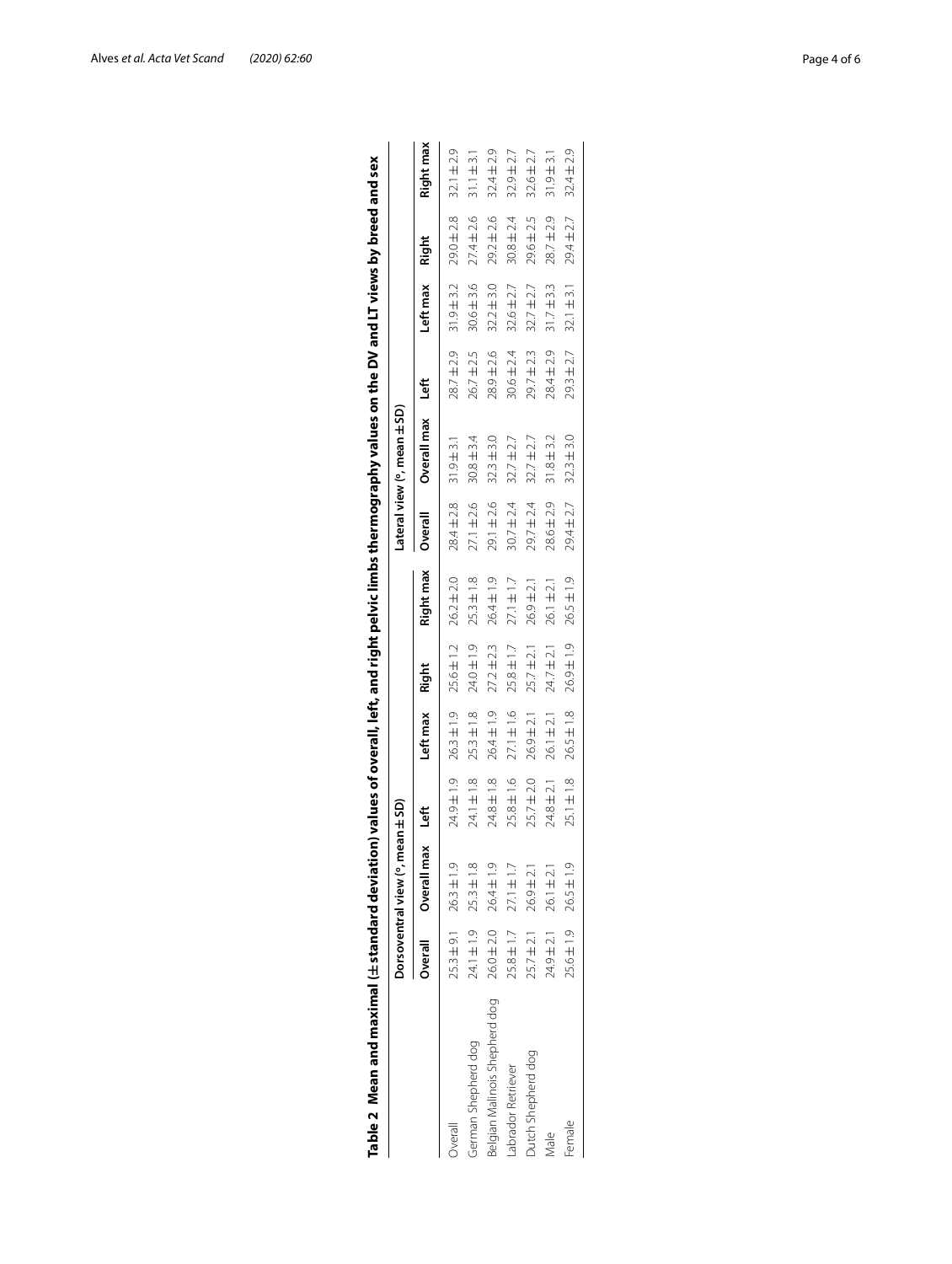## **Discussion**

Digital thermography provides a visual map of the skin temperature distribution. A diference of more than 1 °C between similar areas or tissues is considered signifcant, and the identifcation of infammation, characterized by, among others, an increase in temperature, is a critical step in determining the appropriate treatment [[7,](#page-5-7) [15](#page-5-11)]. In dogs, thermography has been able to identify animals with dysplastic elbows and cranial cruciate ligament defciency, compared with sound animals [\[20,](#page-5-18) [22\]](#page-5-19). All animals included in this study had bilateral HOA, and therefore we only evaluated contralateral diferences. When comparing values for the hip joint's anatomical region on the DV and LT views, significant differences were observed. The main reason for this diference may be the larger amount of muscle masses included in the LT view area, thus contributing to higher temperature values. Still, the values observed on different views showed some correlation. This effect was also observed when comparing dogs with diferent cut-of points for bodyweight and males and females (male dogs being heavier), with increasing body weight always accounting for higher temperature levels. These diferences were observed on mean and maximal scores.

A thermographic value of 28.47  $°C \pm 0.45$  on an LT view has been described in healthy LR. However, this value was for a region of interest that encompassed the most proximal third of the pelvic limb and not the hip joint area specifically [\[19](#page-5-14)]. Similar values (28.4 °C  $\pm$  2.8) were found when the overall sample was considered, but higher values in the LR dogs (30.7  $°C = 2.4$ ). This diference may be associated with OA's changes, but further studies should address this hypothesis.

Working and sporting dog owners and trainers are frequently reluctant to clip their dogs, and it has not been proven as necessary for the thermographic evaluation of structures in dogs. Fur clipping can be harmful during a thermographic evaluation since a minimum of 60 min after clipping is required for stable readings to be acquired [[19\]](#page-5-14). Still, the coat's type and color are variables that must be taken into account, and their infuence evaluated, as it tends to be predictable [\[12](#page-5-9), [20,](#page-5-18) [23\]](#page-5-15). All of the breeds included in this study had short hair, and some had a double coat. The majority of GSD included were sable, BM fawn, LR yellow, and DSD bridle. Comparing thermography evaluation by breed, the most consistent diference was the lower values observed in GSD, even though these were heavier dogs. The reason for this is unclear but may be related to coat characteristics since GSD usually have a very thick undercoat. Some coats can also make it harder to locate the area of interest, mainly when the hair is very long and/or thick [\[14,](#page-5-16) [25](#page-5-20)]. Strong knowledge of the area of interest's anatomical landmarks is paramount to obtain valuable and correct information from the thermographic images  $[13]$  $[13]$ . This identification was not particularly problematic in this study but would undoubtedly be more challenging in longhaired or overweight/obese dogs. These variations in coat further stress the importance of guaranteeing an adjustment period in a temperature-controlled room. In horses, it has been suggested that there is no need for such an adjustment or equilibration time before thermographic imaging. This could be because a horse is much bigger and produces more heat than a dog  $[26]$  $[26]$ , and also, with less variation in coat types. For those reasons, this suggestion probably cannot be applied to dogs. We also chose to register and analyse maximal scores as higher temperature levels could be related to infammation. For that reason, it may better reflect the events that occur during OA development.

## **Conclusions**

This is the first study presenting two different digital thermography views of dogs diagnosed with HOA. Signifcantly higher values were recorded on an LT view. Coat characteristics infuenced thermographic evaluations. Further studies are required to determine each view's interest and the infuence of diferent coats in HOA treatment monitoring.

#### **Acknowledgements**

The authors would like to thank Manuel Pereira and Ângelo Pitães for the help in the preparation of this manuscript, and Specman, Lda, for providing the digital thermography camera.

#### **Authors' contributions**

JCA designed the protocol, conducted treatments, and prepared the manuscript. PJ and AS selected patients and conducted treatments. CL and LMC revised the protocol and prepared the manuscript. All authors have read and approved the fnal version of the manuscript. All authors read and approved the fnal manuscript.

#### **Funding**

The authors of this paper do not have any fnancial or personal relationship with other persons or organizations that could inappropriately infuence or bias this paper's content.

#### **Availability of data and materials**

The datasets used and/or analysed during the current study are available from the corresponding author on reasonable request.

#### **Ethics approval and consent to participate**

The study protocol was approved by the ethical review committee of the University of Évora (Órgão Responsável pelo Bem-estar dos Animais da Universidade de Évora, approval nº GD/32,055/2018/P1, September 25th, 2018). Written, informed consent was obtained from Guarda Nacional Republicana, Portuguese Gendarmerie, through dispatch of the Doctrine and Training Commander nº327/16, dated September 16th, 2016.

#### **Consent for publication**

Not applicable.